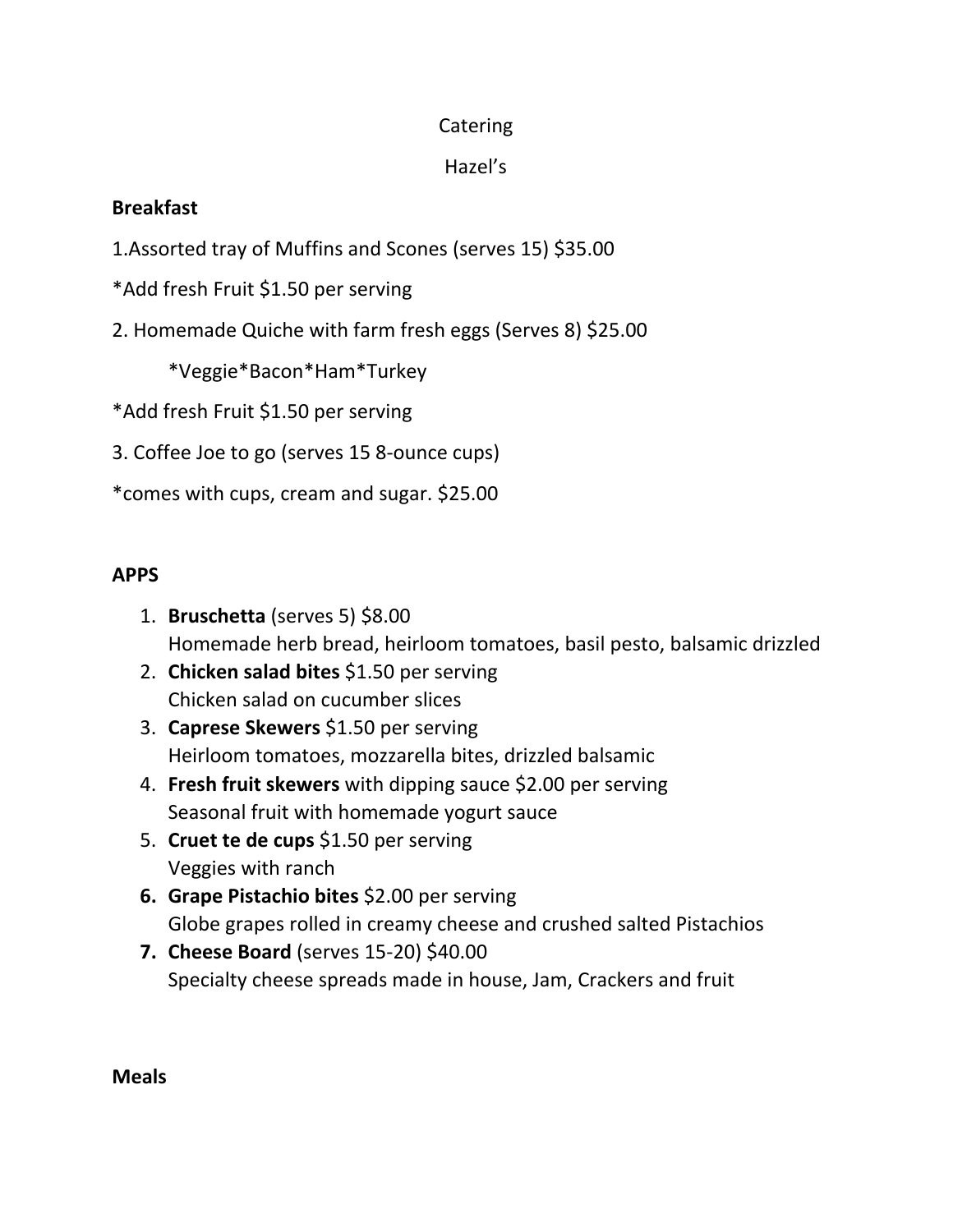#### **Italian Cheese Meatballs**

3 Large 2-ounce meatballs, Mashed Red Potatoes, steamed veggies, salad, bread stick or rolls. 1 dessert. \$14.99 a person

#### **Chicken Caprese**

Grilled Chicken breast with mozzarella, tomato and a balsamic drizzle. Garlic Mashed potatoes, steamed veggies, salad, bread and 1 dessert. \$15.99 a person

#### **Mostaccioli**

Herby tomato sauce with pasta, salad, bread and 1 dessert. \$10.99 a person.

Add Chicken \$3.00 per person. Add 2 meatballs \$2.00 per person. Add grass fed beef \$3.00 per person.

#### **Alfredo**

Creamy alfredo sauce with pasta, salad, bread and 1 dessert. \$10.99 per person.

Add Chicken \$3.00 per person.

#### **Potato Bar- Loaded**

Large baking potatoes with toppings. Broccoli, cheese, ham, turkey, chives, bacon, sour cream and butter. Any additional topping \$1.00 per person. With salad and 1 dessert. \$10.00 per person

#### **Cream of chicken and biscuits**

Creamy chicken sauce with veggies poured over buttermilk biscuits. Steamed veggies, salad and 1 dessert. 13.99

#### **BBQ Brisket**

Ale hickory smoked beef brisket served on bun. Cheesy hash browns, apple coleslaw or potato salad and 1 dessert. Add fresh fruit for \$1.00 per person. \$14.99 per person

## **Trays**

**Sandwich Trays (serves 15)**